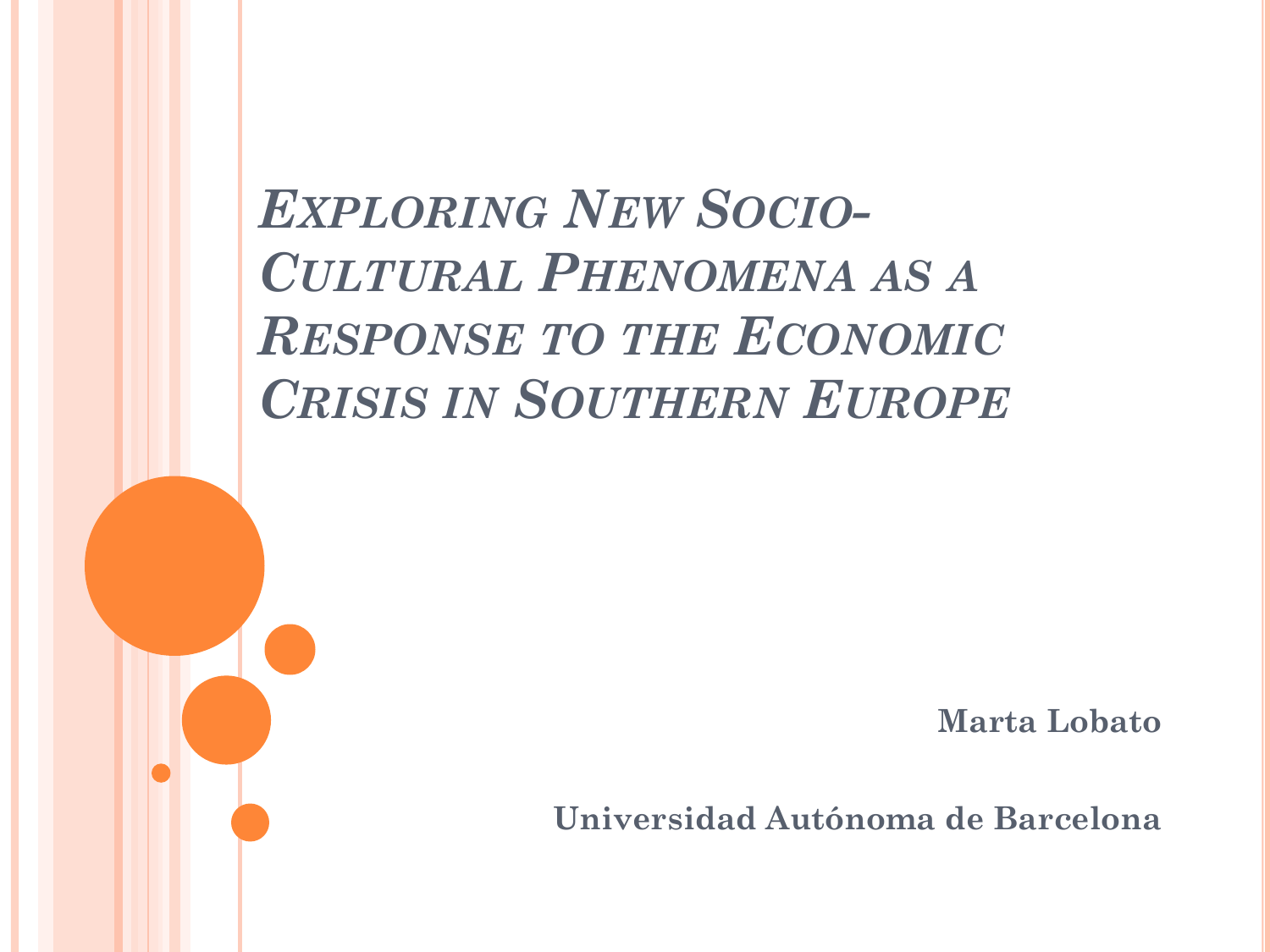#### THE RISE OF THE SOCIAL/SOLIDARITY ECONOMY IN SPAIN

"Democratizing the economy"

 Social Entrepreneurship (ENCLAVE-CSO2012- 32635)

 Time banks, Social Currencies, Shared Economy, Collaborative consumption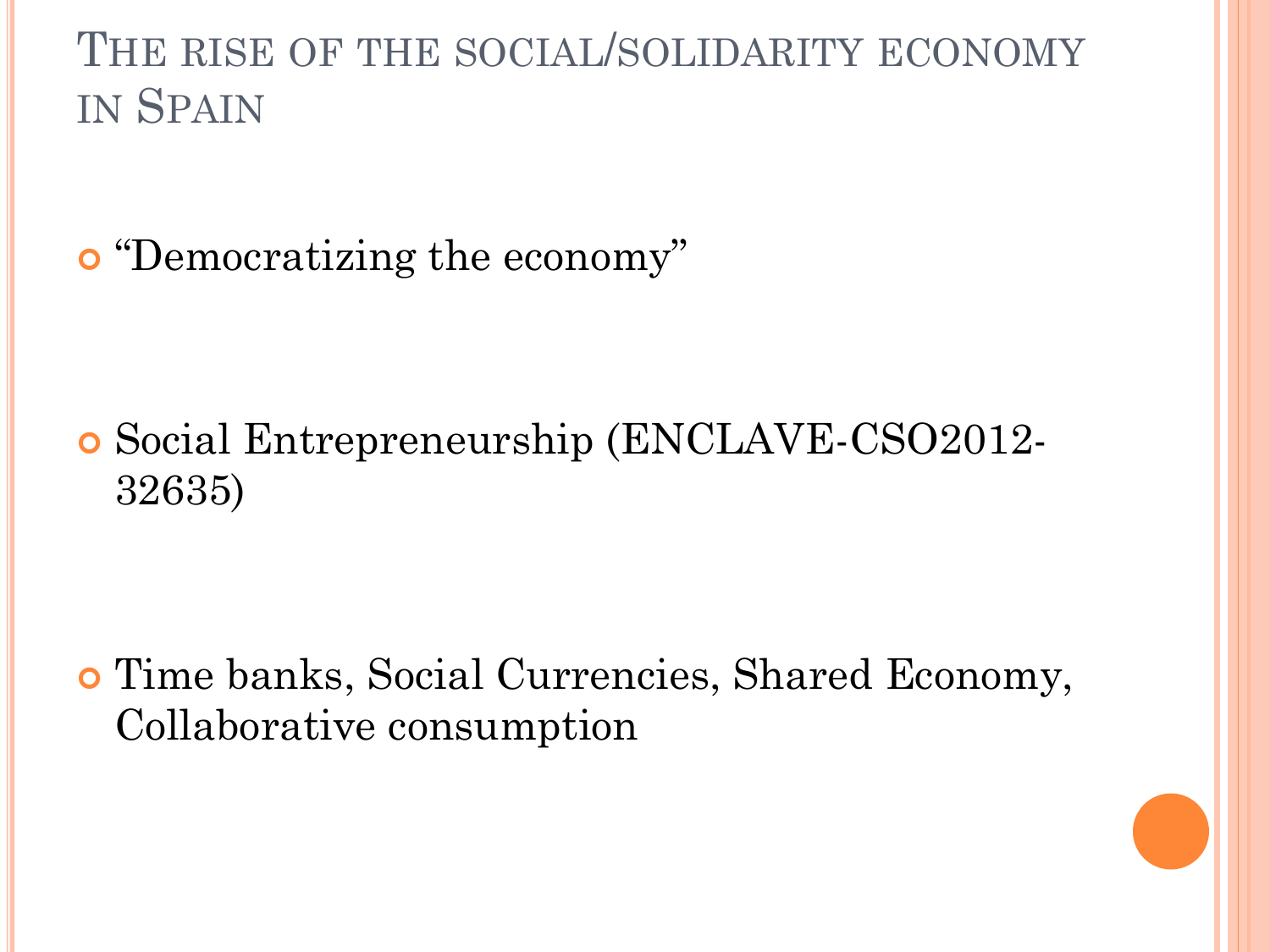## SOCIAL ECONOMY; NEW VALUES AND/OR NEW MARKETING?

Social Entrepreneurship in Catalonia

- Local saving banks ("Caja de Ahorros") investment on social issues ends; big banks such as "La Caixa" and "BBVA" (Momentum project) take over
- The personal networks of the social entrepreneurs: "Displaced", "re-invented", "chosen"
- What are "social values"? Problem determining and assessing social impact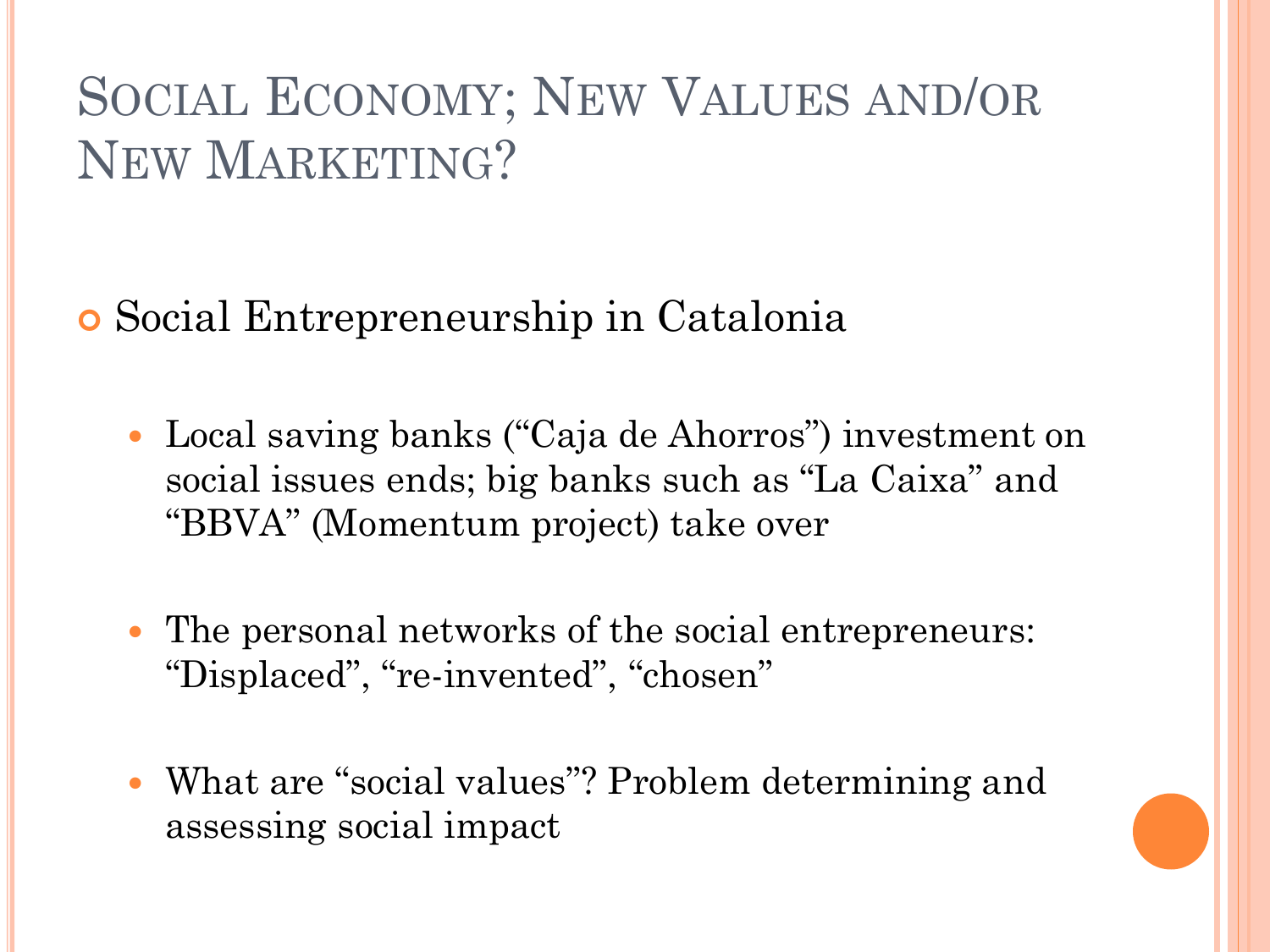





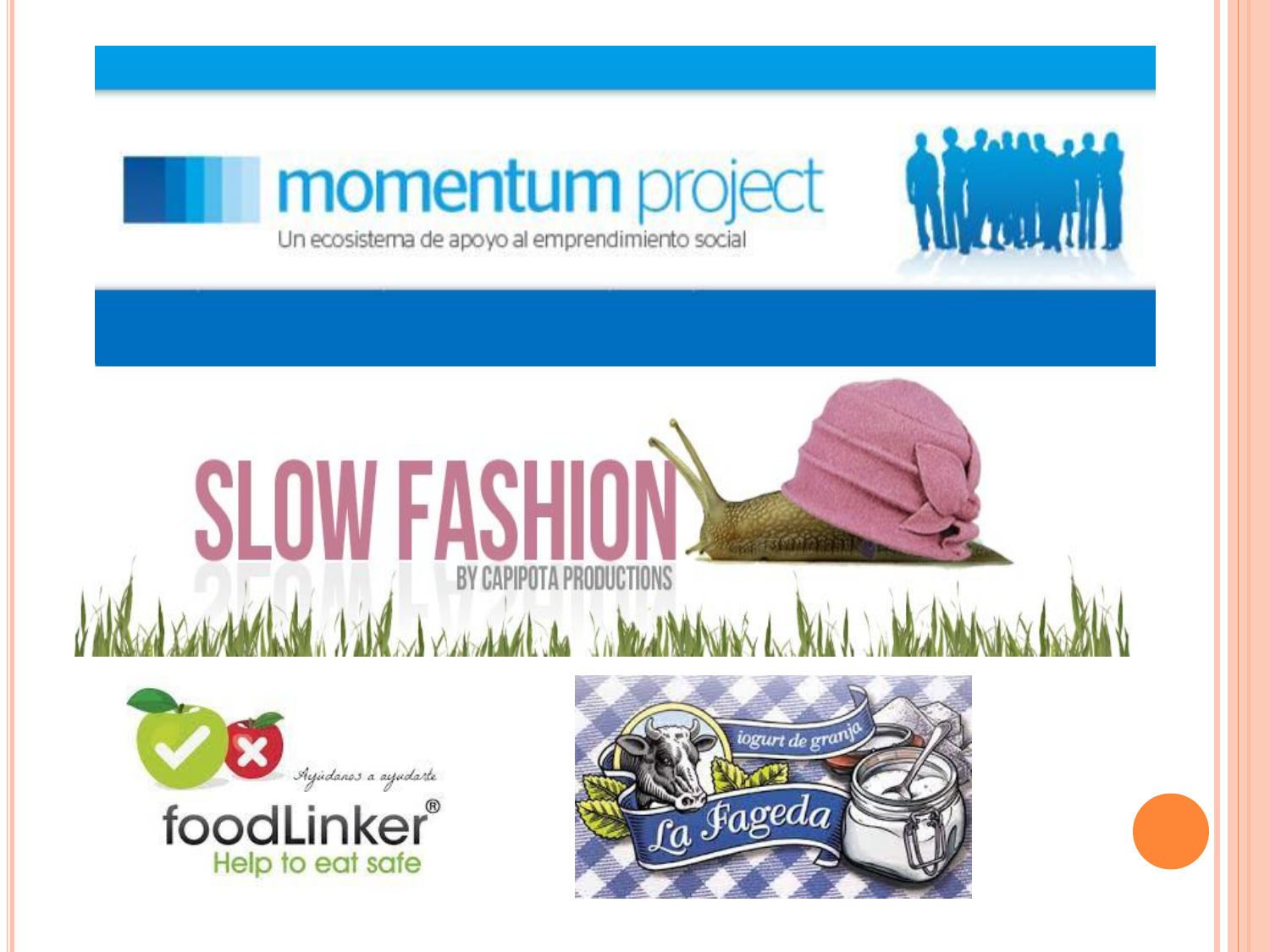## THEORETICAL APPROXIMATIONS TO THE SOCIAL ECONOMY

 Are the so called "social economies" a prescriptive field (How the world should be), rather than a positive one (what it really is)?

 Is the process of conceptualization "politicized"? How is it affecting research?

 Need to rethink the use of Mauss' "Reciprocity" and Polanyi's "embededdness"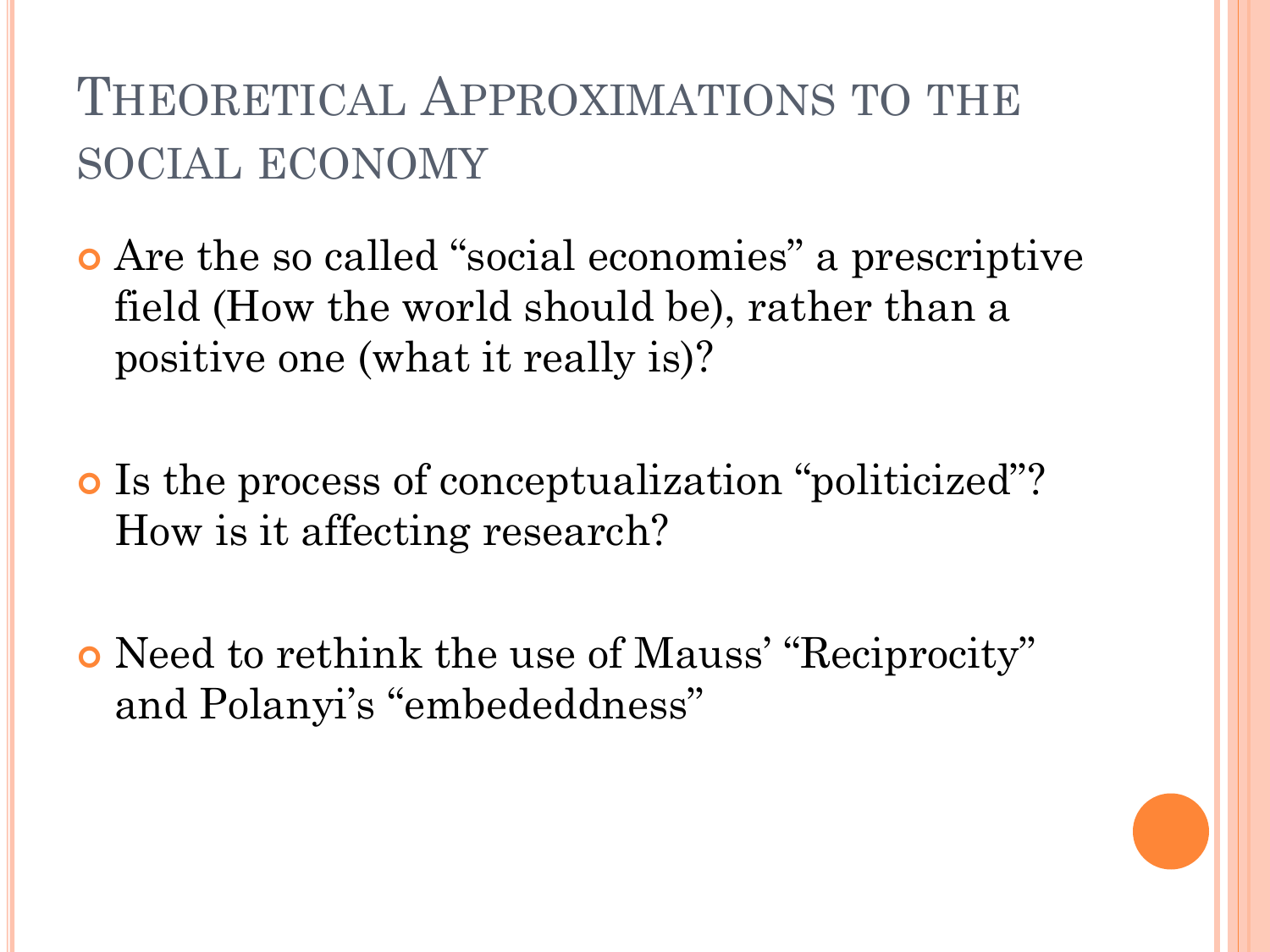## RE-DIRECTING THEREOTICAL FOCUS; TOWARD THE MIDDLE CLASS

Picketty, Streek

Sassen (Globalization, politics of exclusion)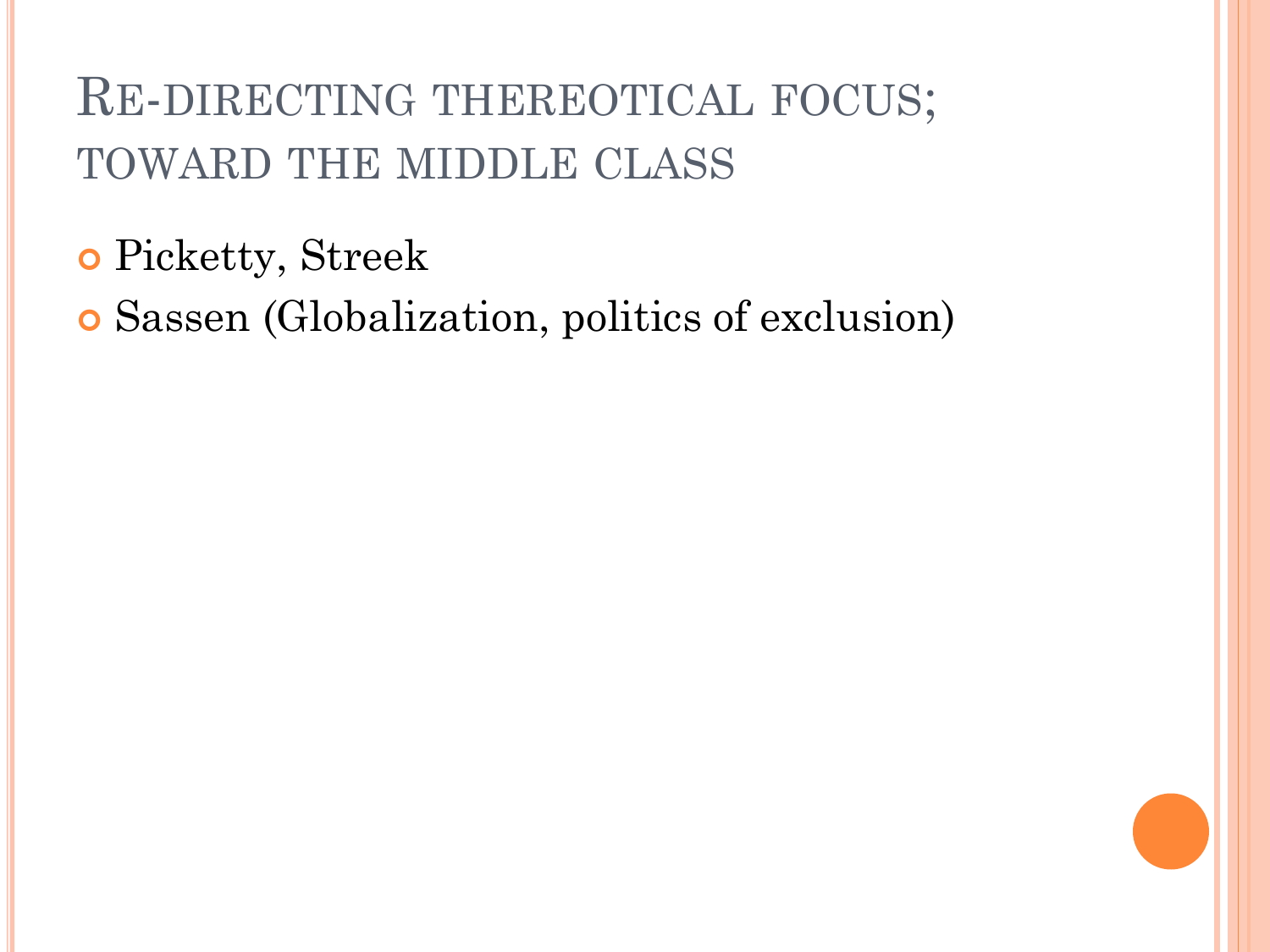#### RESEARCH OBJECTIVES

- To understand and explain new economic practises and discourses, socio-economic values and socio-cultural structures arising from the devastating effects of the economic and financial crisis
- To explore its impact in two countries within Southern Europe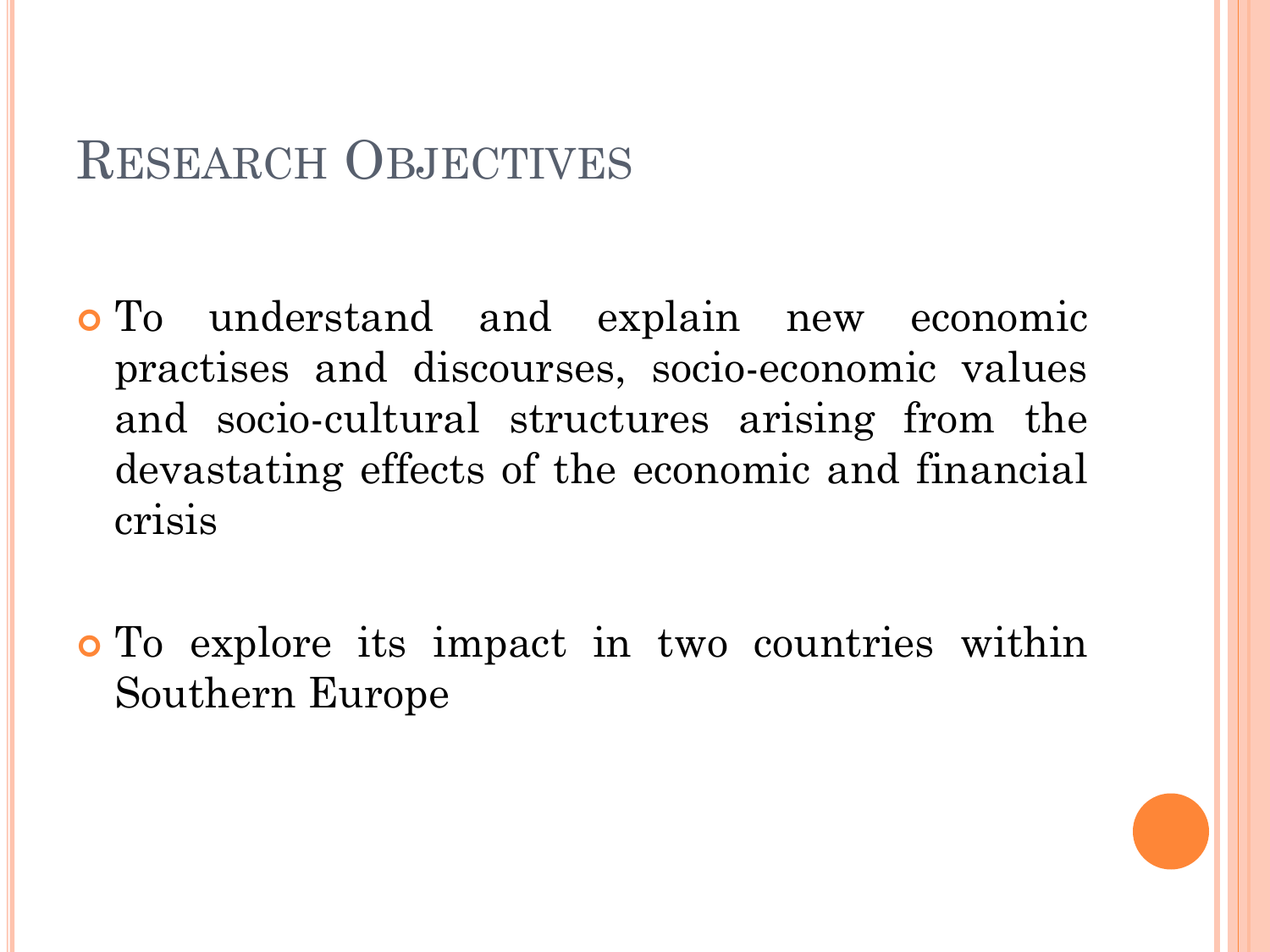#### RESEARCH QUESTIONS

- Survival Strategies: What modes of provisioning are being put forward?
- Are new values emerging as a result of the economic crisis?
- What support networks do these collectives count with?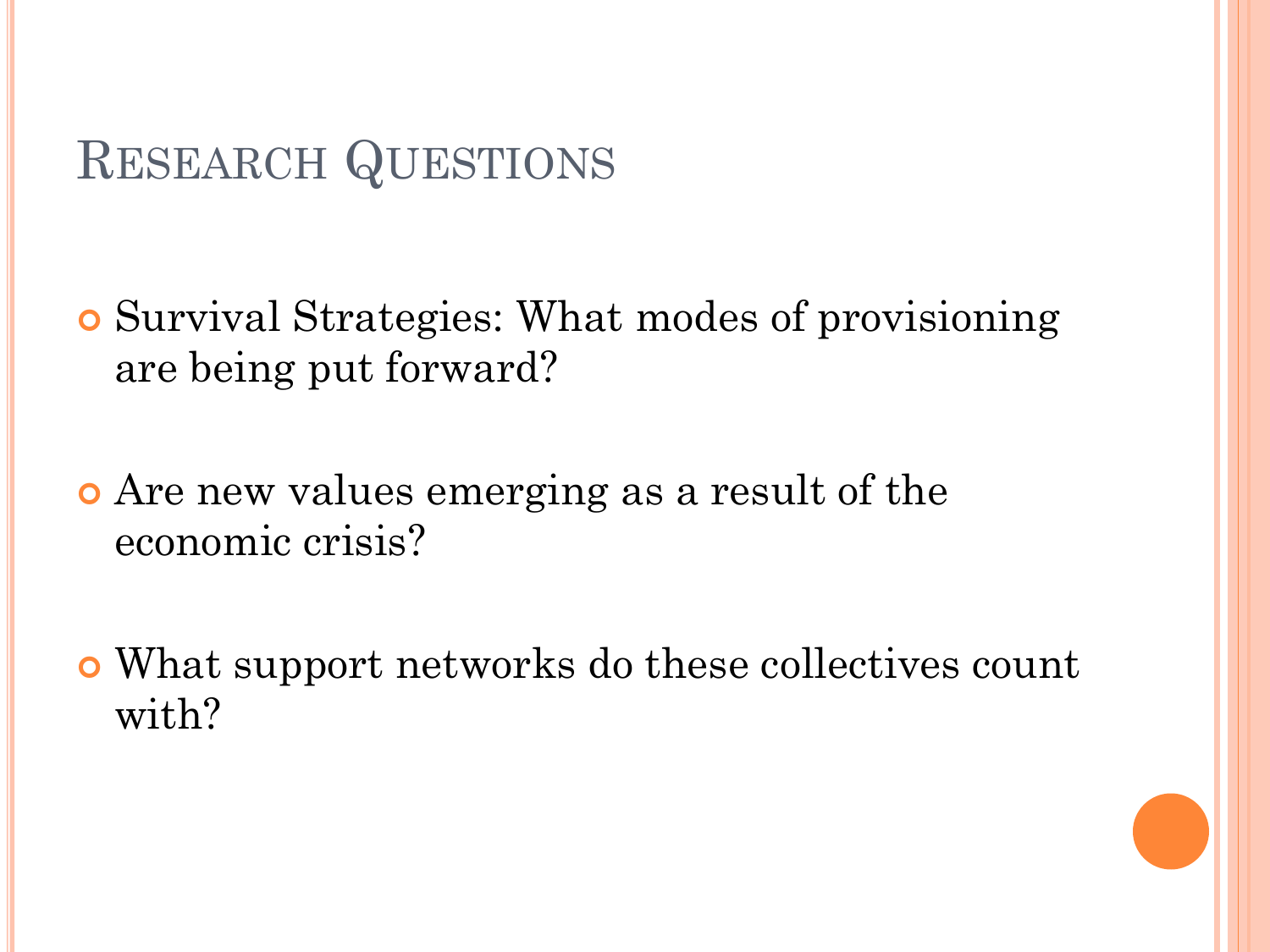### DOWNWARD MOBILITY